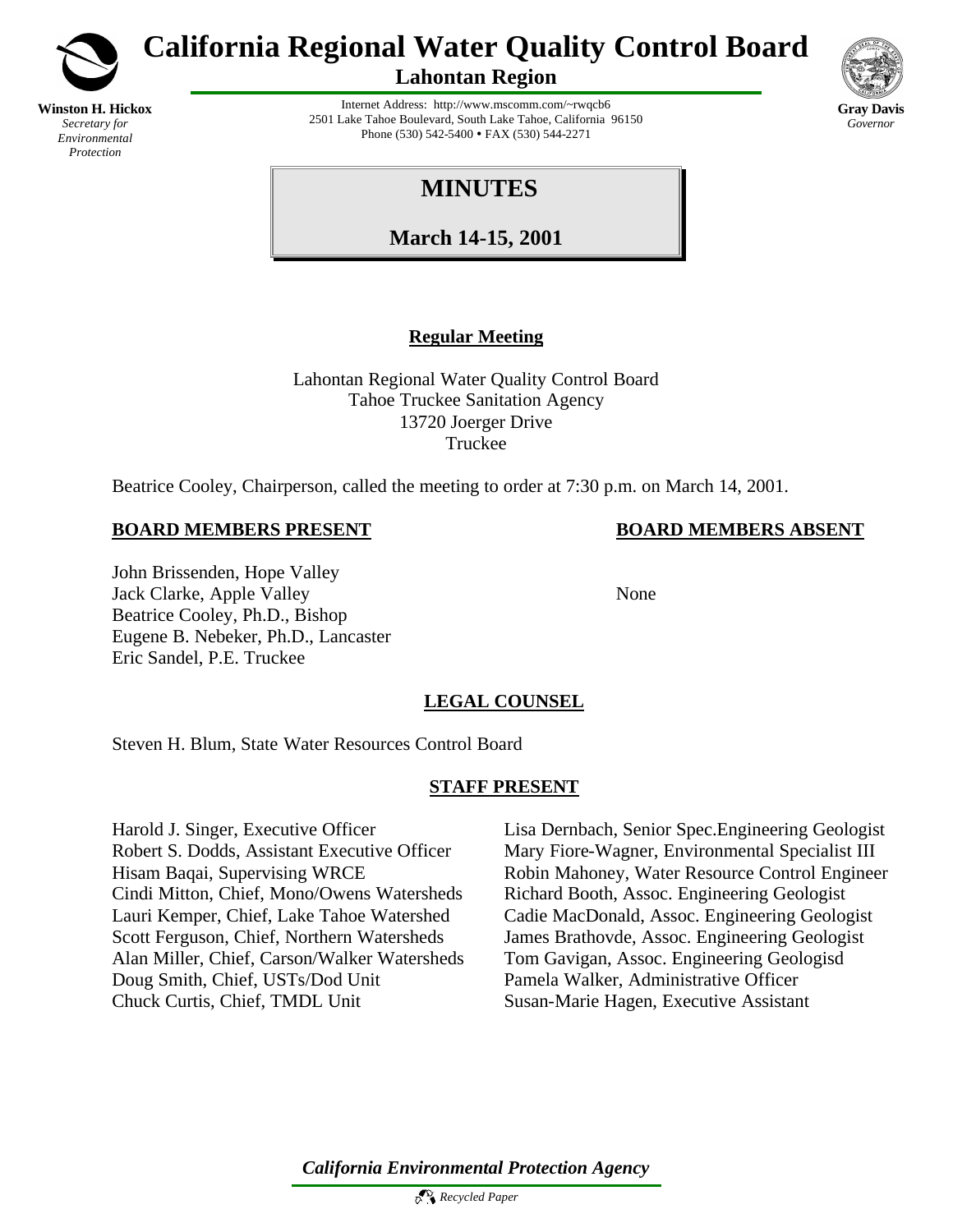#### **ADDRESSING THE BOARD**

Craig Woods, General Manager, Tahoe Truckee Sanitation Agency Jeffery Scharff, Attorney representing Tom Erickson, Tahoe Tom's Treva Hearne, Attorney representing TCN Company and Dependable Tow William McClintock, TCN Company, Big Tree Cleaners Roy C. Hampson and Associates, TCN Company, Big Tree Cleaners Max Shen, Quicksilver Consulting Chemists, TCN Company, Big Tree Cleaners Marc Zeppetello, Attorney representing Besse Pomin, Big Tree Cleaners Bob Tamietti, Attorney representing Ken Osburn, Dependable Tow

### **1. PUBLIC FORUM**

Craig Woods, General Manager, Tahoe-Truckee Sanitation Agency (TTSA), welcomed the Board to the TTSA facility and board meeting room. He offered the Board members a tour of the facility.

#### **2. MINUTES**

Minutes of the Regular Meeting of January, 11-12, 2001 in South Lake Tahoe. The January 2001 minutes were amended to reflect requests from Board members.

**Motion:** Moved as amended by Mr. Clarke, seconded by Dr. Cooley **and unanimously carried** to adopt the January 11-12 minutes as proposed.

- **3. ADOPTION OF UNCONTESTED CALENDAR** (The items on the Uncontested Calendar were considered individually.
- **4.** Lauri Kemper, Chief, Lake Tahoe Watershed, addressed questions from Dr. Cooley

**Motion:** Moved by Mr. Clarke, seconded by Mr. Sandel **and unanimously carried** to adopt this item.

**5.** Alan Miller Senior Engineer, Carson/Walker Watersheds, addressed questions from Mr. Brissenden and Dr. Cooley.

> **Motion:** Moved by Mr. Brissenden, seconded by Mr. Sandel **and unanimously carried**  to adopt this item.

**6.** Harold Singer gave an update on this item.

**Motion:** Moved by Mr. Sandel, seconded by Dr. Nebeker **and unanimously carried** to adopt this item

*California Environmental Protection Agency*

 *Recycled Paper*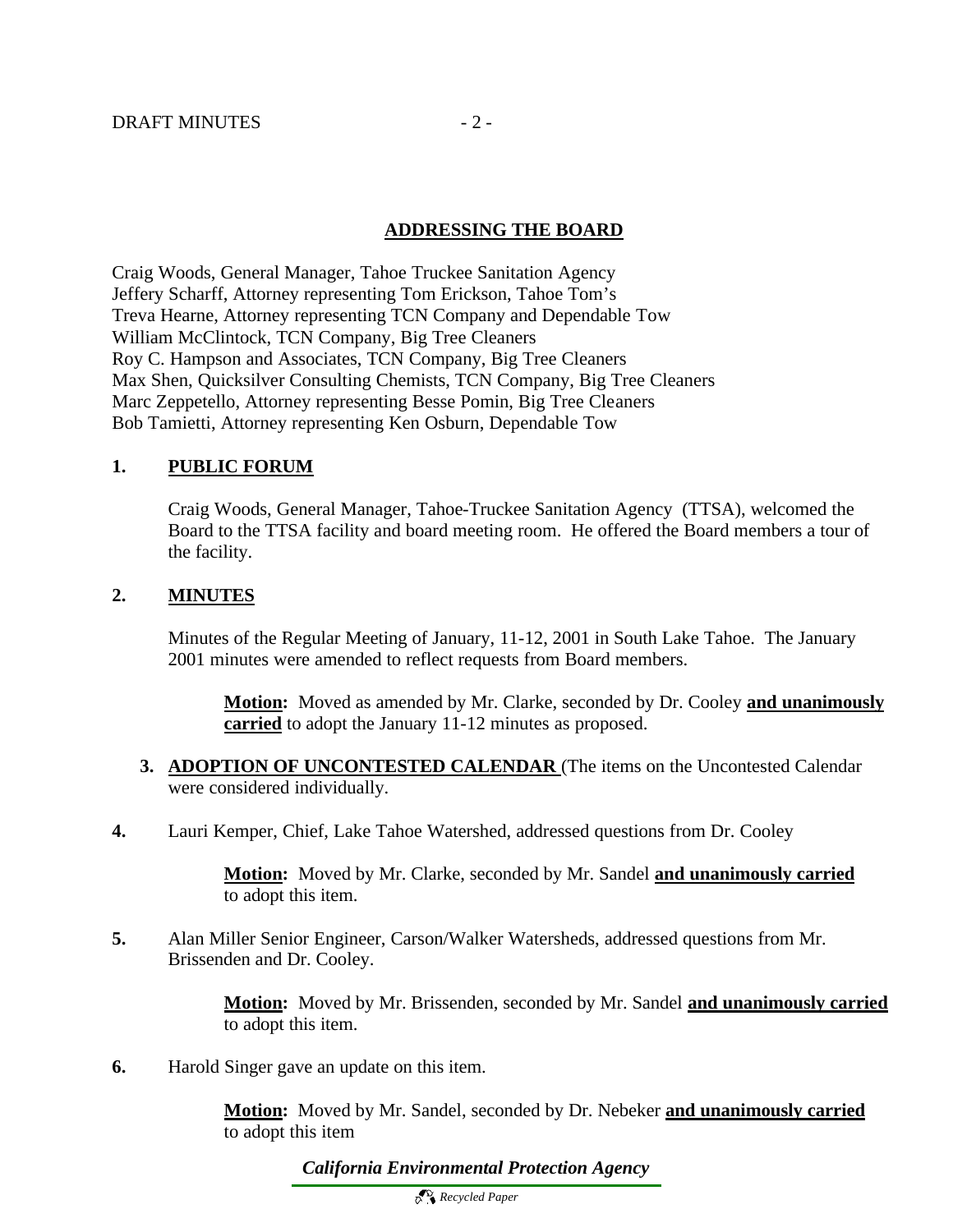#### **7***. Public Hearing* **– Consideration of an Administrative Civil Liability Order (ACL) for the TCN Company, William McClintock, Bessie Pomin, David and Betty Lowry for Failure to Submit a Technical Report for the Big Tree Cleaners in Violation of California Water Code Section 13267.**

Dr. Cooley opened the public hearing and administered the oath.

Lisa Dernbach, Senior Specialist Engineering Geologist, gave the staff presentation. She recommended that the Board affirm the ACL complaint for \$17,000.

Treva Hearne, representing the discharger, TCN Company, declined to take the oath because she was not testifying. She contended that migration was not occurring due to the nonpermeable "bathtub basin" soils as demonstrated by the non-detect results of the analysis of the monitoring wells on the beach. She indicated that this data along with non-detect lake samples demonstrated that there was no threat to public health. She also stated that TCN Company had no history of prior violations since the prior settlement agreement did not reflect guilt on the part of the discharger.

Roy Hampson and Max Shen, presented their interpretation of the data.

Mr. Zeppetello, representing Besse Pomin, owner of the property where Big Tree Cleaners was located, stated that his client was now in a nursing home and has signed power-of-attorney over to her children.

Mr. McClintock of TCN Company stated that TCN did not own the land, but served as the leaseholder on the property and handled the subleases. He detailed TCN's history of responsible environmental actions taken to address the Big Tree Cleaners site at considerable expense to his company. He also stated that he was out of money and not able to finance any further expansion of the corrective action.

Mr. Singer commented on some of the points made, the history of this case, and the policy of the State Water Board and Lahontan Regional Board staff.

*Note:* The Board met in closed session on March 14, 2001 from 11:10 p.m. to 11:16 p.m. to deliberate on this issue. The Board reconvened in open session at 11:19 p.m. and continued the hearing until the July 11-12, 2001 Board meeting in Tahoe City.

Dr. Cooley reminded the parties that the Board has the authority to increase the recommended level of the ACL to the maximum amount if reasonable progress toward compliance has not been made. She stated that normally the Board would affirm the Administrative Civil Liability (ACL) for an amount and stay some portion of it as incentive for demonstrated of performance by the responsible parties. To this end**,** the Board instructed the parties to meet and work together to do the following: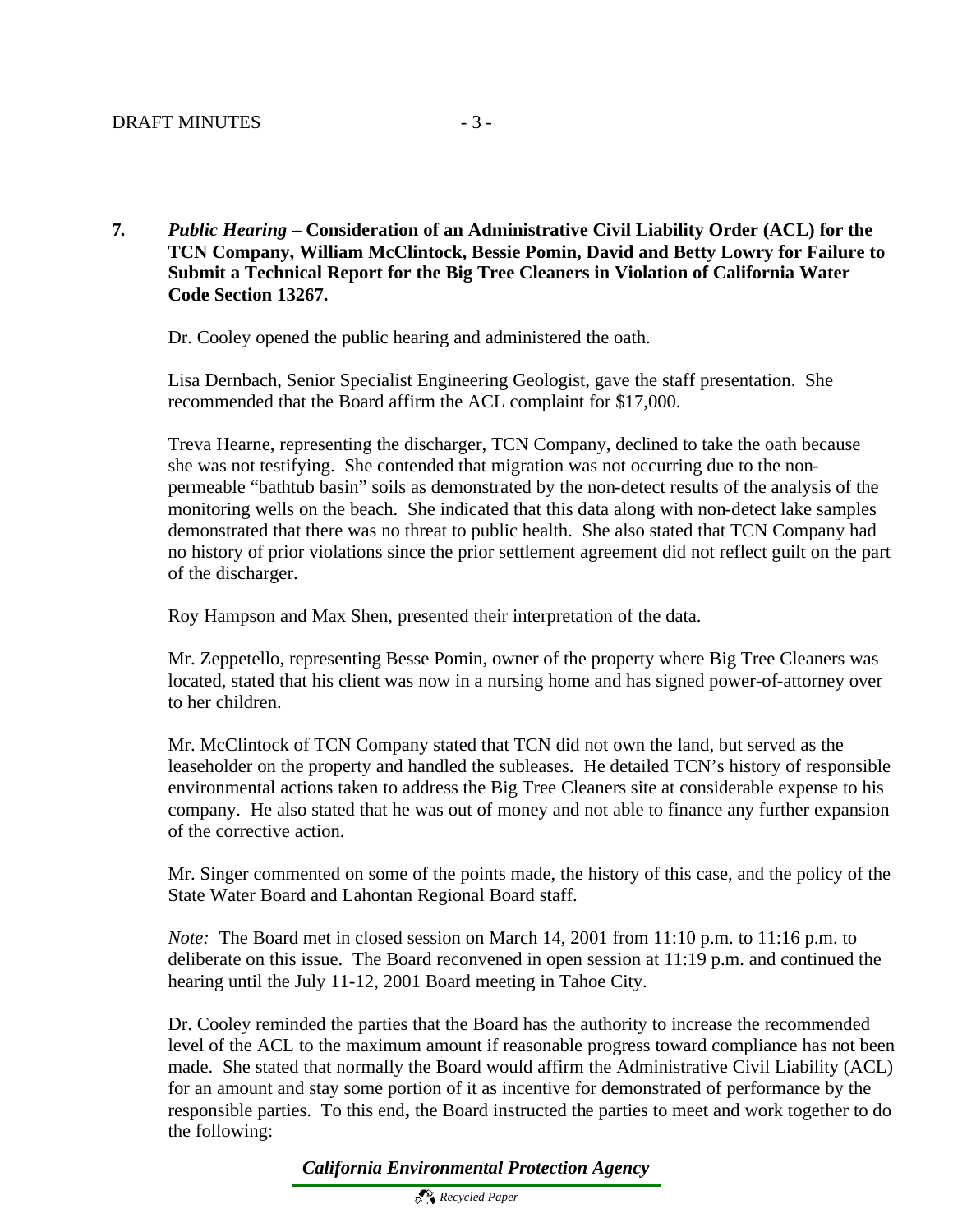- design a plan that outlines performance guidelines for this site
- include appropriate monitoring for the site
- determine active remediation for the site
- demonstrate through the content of the plan that cooperation between the parties has occurred

The meeting adjourned at 11:25 p.m.

# **Regular Meeting , Continued 8:30 a. m. March 15, 2001**

Dr. Cooley called the meeting to order at 8:40 a.m. on March 15, 2001. Board members present: John Brissenden, Eric Sandel, Eugene B. Nebeker, Ph.D., Jack Clarke, Beatrice Cooley, Ph.D.

## **1. PUBLIC FORUM**

Jeff Scharff, attorney representing Tom Erickson, owner of Tahoe Tom's, stated his client's full support and intent to pursue remediation. He noted that a new consulting team was now in place and that this would negate the need for active Board involvement in the clean up of the site.

### **OTHER BUSINESS**

### **9. Consideration of Recommended Revisions to State Water Resources Control Board's State Revolving Fund Loan List for Fiscal Year 2001 - 2002**

Alan Miller, Chief, Carson/Walker Watersheds, briefed the Board on the proposed State Revolving Fund Loan List for fiscal year 2001-2002.

**10. Effect of the Recent U. S. Supreme Court decision on** *Solid Waste Association of Northern Cook Counties v. United State Corps of Engineers* **(SWANCC)** on the Clean Water Act, Section 401 Certification Program

Steven Blum, Legal Counsel, State Water Resources Control Board, and Scott Ferguson, Chief, Northern Watersheds, gave the staff presentation on this item, highlighting its legal implications and regulatory impacts. Steven Blum explained that the court decision impacted the definition of "waters of the United States", and has limited the United States Corps of Engineers' jurisdiction (pursuant to Section 404 of the Clean Water Act (CWA)), over isolated, intrastate waters where the Corps has relied exclusively upon the "Migratory Bird Rule" for establishing jurisdiction. The court decision will also impact the Regional Board's NPDES permitting program, which is dependent upon this definition. However, the court decision has no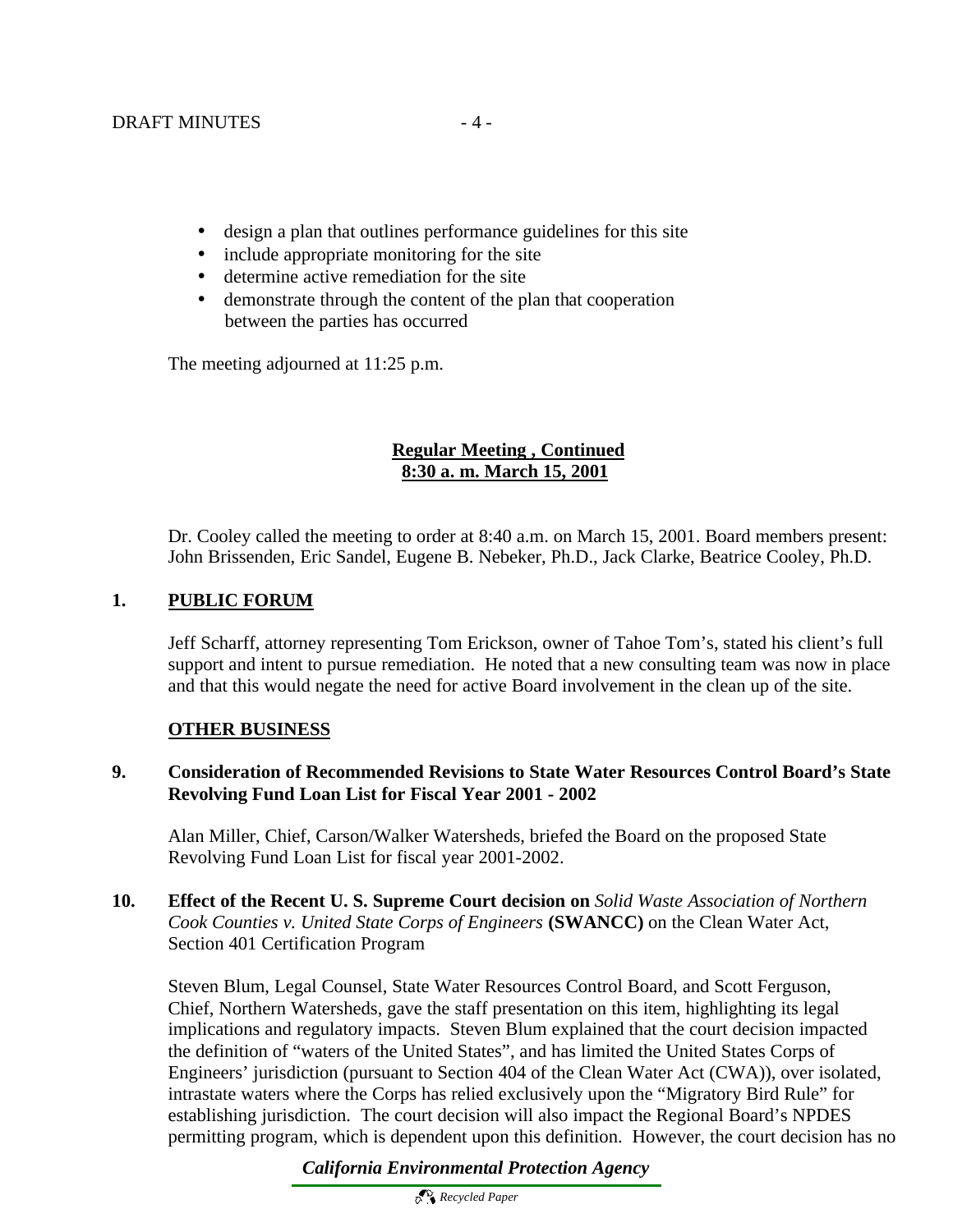impact on the Regional Board's authority to regulate waste discharges under the California Water Code. Those projects that are no longer subject to regulation pursuant to CWA Section 404 are still subject to regulation by the Regional Board.

Scott Ferguson focused his discussion on the impacts the court decision will have on the Regional Board's Clean Water Act, Section 401 Water Quality Certification Program. He explained that the Corps had usually notified Regional Board staff of numerous projects subject to Regional Board regulation. Now Regional Board staff will not receive notification on projects impacting surface waters that are no longer subject to Corps regulation. Regional Board staff will be taking a number of outreach actions to cover this potential notification gap. Scott Ferguson also explained that there will be a shift from Section 401 Certifications to waste discharge requirements, and waivers of waste discharge requirements. He also identified Regional Board staff's options for responding to unauthorized discharges and potential increases in staff resource needs relating to wetlands delineation training. Both Steven Blum and Scott Ferguson emphasized that due to the current lack of clarity related to the definition of "waters of the United States", it is now difficult to determine the full impacts of this court decision.

Mr. Blum and Mr. Singer answered questions from the Board.

#### **ENFORCEMENT ACTION**

#### *8. Public Hearing* – **Consideration of an Administrative Civil Liability Order (ACL) for Edgar Stratton and Kenneth Osburn and Dependable Tow for Violation of the California Water Code, Section 13267.**

Bob Tamietti, representing Kenneth Osburn, and Treva Hearne, representing Edgar Stratton, asked that the Board waive the sixty day hearing requirement and defer the hearing on this item until the May 2001 Board meeting while they prepare the workplan and present it to Board staff.

#### **The Board continued this item to its May 2001 meeting**

#### **OTHER BUSINESS**

#### **11. Executive Officer's Report**

Mr. Singer highlighted several items from the narrative of his report

#### Status of IMC Chemical Company Violations

Mr. Singer reported that there has been only one effluent violation this calendar year and the bird mortality has decreased significantly. Progress is being made on the Basin Plan issues working with the Dept. of Fish and Game addressing potential ongoing take of wildlife

While IMC Chemical has made substantial progress, it will be unable to comply with deadlines in waste discharge requirements, a Clean Up and Abatement Order and a Cease and Desist

*California Environmental Protection Agency*

 *Recycled Paper*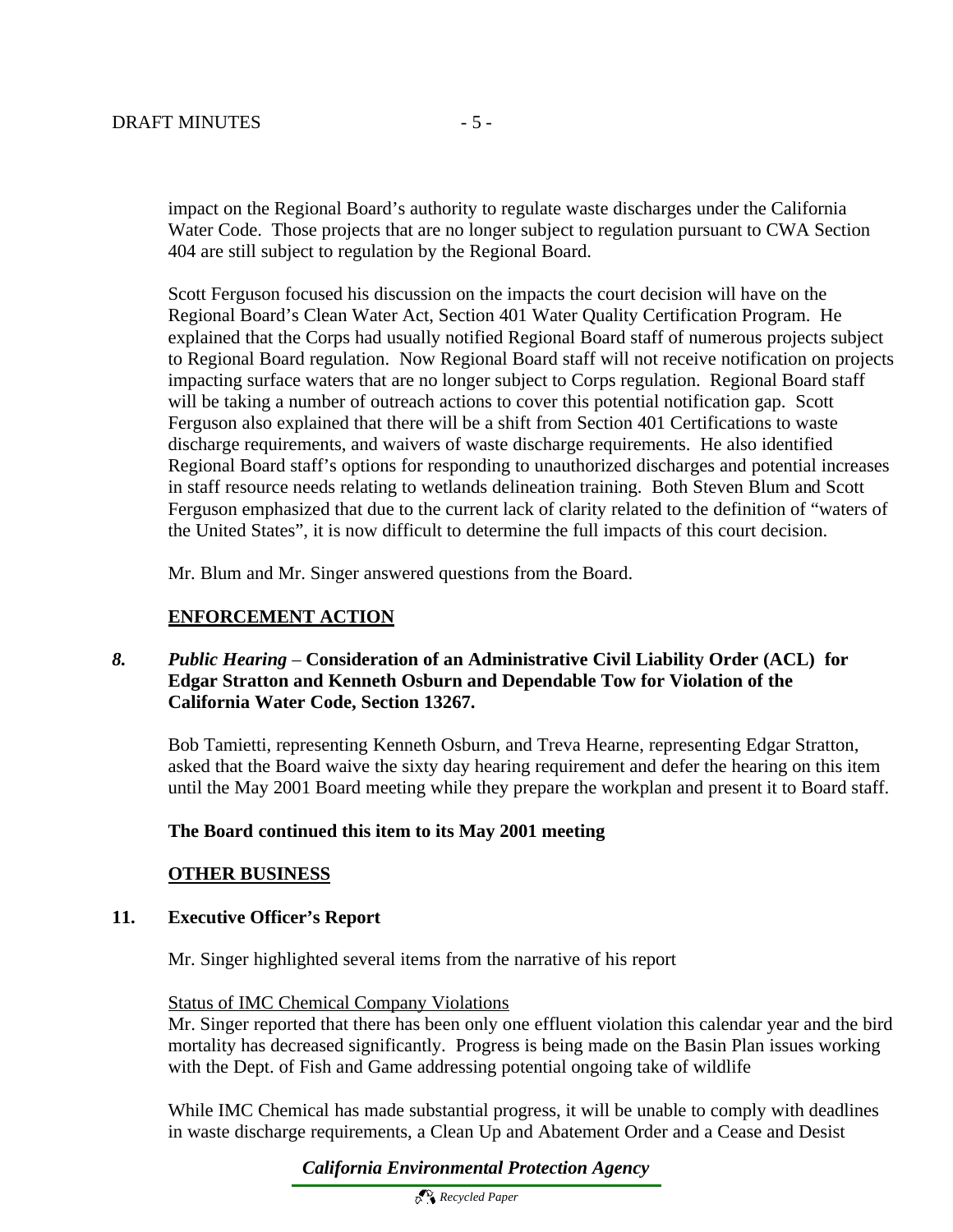Order. Staff will be proposing modification of these deadlines at the April Regional Board meeting.

#### Proposition 13 Projects and Funding

Staff has informally ranked the proposals and forwarded the ranking to the State Board. This process does not require Board approval. The State Board will formally rank the proposals and authorize funding. There is another request-for-proposal coming out soon for the next round of Proposition 13 fundings

#### Placer County, Rubicon-McKinney Road (Item #6 in the January agenda)

In response to a mid 1990's Cease and Desist Order, Placer County completed a number of Best Management Practices (BMPs) However, in the last year, staff has investigated water quality complaints and issued a Notice of Violation in late 2000. Seasonal closure is a controversial BMP to minimize adverse impacts and reduce maintenance costs. The County will ultimately have to decide its course of action. There are many off-road vehicle users who are concerned about limited or no access during certain times of the year. Mr. Singer is attending a public meeting later this month in Auburn, when the county will be presenting some of the options under consideration.

#### Caltrans (Item#3 February agenda)

The State Board has issued a statewide Caltrans NPDES stormwater permit that requires submittal of a Stormwater Management Plan (SWAMP) and annual workplans. These plans establish the framework for Caltrans to follow to comply with the NPDES permit. The SWAMP has been submitted twice, and in both cases the Regional Board staff and the State Board staff have found them to be unacceptable. Regional Board staff will be asking the State Board to require Caltrans to propose and develop an acceptable plan or to have the State Regional Boards develop their own plan and impose it upon Caltrans. Staff recently sent a constructive letter to the Caltrans Districts which cover this region, advising them regarding the deficiencies in their annual workplans, and what measures could be changed or added to strengthen them.

#### Sierra Pines Mobile Home Park (Spill Report-February agenda)

Staff's position is that the County should take the lead in this issue. The Regional Board has a MOU with the County under which the County should take responsibility to address these kinds of issues. The County has agreed to do so and staff will be tracking this closely to make sure that there is adequate follow-through on its commitment. Staff does not intend to become directly involved in regulating the facility at this time.

#### Walker River Spill

Mr. Singer and Alan Miller addressed questions from Dr. Nebeker on the Walker River spill